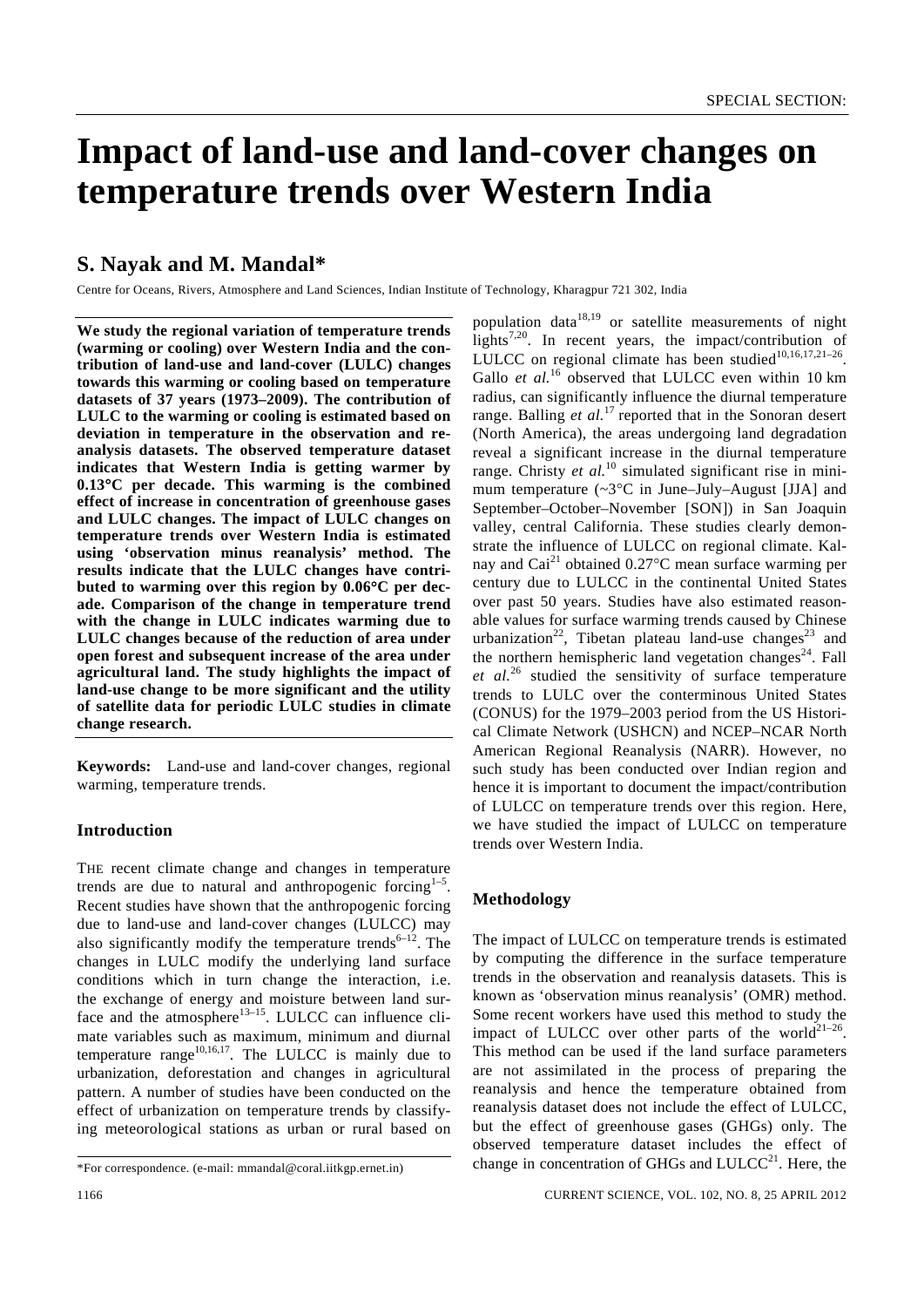**Table 1.** Representative mean temperatures (°C) for 1975, 1990, 2000 and 2005 as obtained from observation, reanalysis and observation minus reanalysis (OMR)

|             | 1973–1977<br>(representing 1975) | 1985-1994<br>(representing 1990) | 1995–2004<br>(representing 2000) | 2000-2009<br>(representing 2005) |
|-------------|----------------------------------|----------------------------------|----------------------------------|----------------------------------|
| Observation | 26.19                            | 26.81                            | 26.95                            | 27.02                            |
| Reanalysis  | 25.79                            | 26.38                            | 26.33                            | 26.38                            |
| <b>OMR</b>  | 0.40                             | 0.43                             | 0.62                             | 0.64                             |

NCEP/NCAR reanalysis (NNRP1) dataset is used, which does not include the effect of LULCC. It is the global (daily) mean surface temperature gridded on 2.5° Gaussian boxes  $(-277 \text{ km} \times 277 \text{ km})$ . The observed temperature at 17 stations over Western India for the period 1973–2009 is obtained from 'Cooperative Summary of the Day' dataset at the National Climatic Data Center (NCDC). The reanalysis temperature at any of the above 17 stations is obtained from the temperatures at the four corners of the box in which the station falls using the equation

$$
T_s = \frac{\sum_{i=1}^4 d_t \times T_{g_i}}{\sum_{i=1}^4 d_i} \quad \{i = 1, ..., 4\},
$$
 (1)

where  $T_s$  is the reanalysis temperature at the station,  $d_i^{-1}$ is the Euclidean distance from the station to the corner point  $g_i$  and  $T_{g_i}$  is the reanalysis temperature at the point *gi*. The mean temperature for four different time periods, viz. 1975, 1990, 2000 and 2005, and 10-year moving averages of temperatures for the period 1973–2009 are estimated from both observation and reanalysis dataset (Table 1, Figure 1). The moving average is calculated using the equation

$$
S_i = \frac{1}{n} \sum_{j=i-\left(\frac{n}{2}-1\right)}^{i+\frac{n}{2}} T_j \qquad \begin{cases} i = 1977, ..., 2004 \\ n = 10 \\ j = 1973, ..., 2009 \end{cases}, \tag{2}
$$

where  $S_i$  is the moving average for the *i*th year and *n* is the number of years on which the moving average is taken. In the present study decadal moving average has been taken, i.e.  $n = 10$ .  $T_i$  is the average temperature for the *j*th year. The impact of LULCC on temperature trends is estimated over Western India and also over its three sub-regions (as shown in Figure 1), mainly based on state boundaries.

 The satellite imageries for four different time periods were obtained from the Global Land Cover Facility (GLCF). The geometrically rectified NIR and RED bands of NASA Landsat Multi Spectral Scanner (MSS), Landsat Thematic Mapper (TM) and Landsat Enhanced Thematic

CURRENT SCIENCE, VOL. 102, NO. 8, 25 APRIL 2012 1167

Mapper plus (ETM<sup>+</sup>) obtained from Earthsat and United States Geological Survey (USGS) are utilized. The LULC scenario over the region for a particular year was generated using 54 Landsat scenes (185 km  $\times$  185 km). Due to non-availability of the scenes over the whole region in the same year, as a methodological reason, the scenes of the adjacent years have been used to obtain the LULC scenario. To reduce the inconsistencies in reflectance due to calibration errors and atmospheric noise, the NIR and RED bands of each image are subjected to generation of radiance images using the equation<sup>27,28</sup>

$$
L = \left[\frac{(L_{\text{max}} - L_{\text{min}})}{255} \times DN\right] + L_{\text{min}},\tag{3}
$$

where *L* is the radiance expressed in  $Wm^{-2}$  sr<sup>-1</sup>. The obtained radiance images from NIR and RED band separately are subjected to the process of mosaicking to generate radiance image with two bands (NIR and RED) for the whole study area, i.e. over Western India for the representative years 1975, 1990, 2000 and 2005 (Figure 2 *a–d*). The resolution of the obtained radiance image for each time period is downscaled to 1 km. Normalized Difference Vegetation Index (NDVI) is calculated from the radiance images using the equation<sup>29</sup>

$$
NDVI = \frac{(NIR - RED)}{(NIR + RED)}.\tag{4}
$$

Controlled cluster technique is used to categorize the six broad different LULC types from NDVI of the study region for each time period, viz. 1975, 1990, 2000 and 2005 (Figure  $2a-d$ ). The generated LULC map is subjected to a statistical filtering using median as function in  $5 \times 5$  window size. The accuracy of the LULC maps is checked using random sample points generated from Landsat ETM  $MSS + PAN$  with 15 m spatial resolution. The user's accuracy, producer's accuracy and overall accuracy are calculated using 120 randomly selected sample points (Figure 2 *e*, Table 2).

### **Results and discussion**

Figure 1 shows the decadal moving average of temperatures during the period 1973–2009 from observation,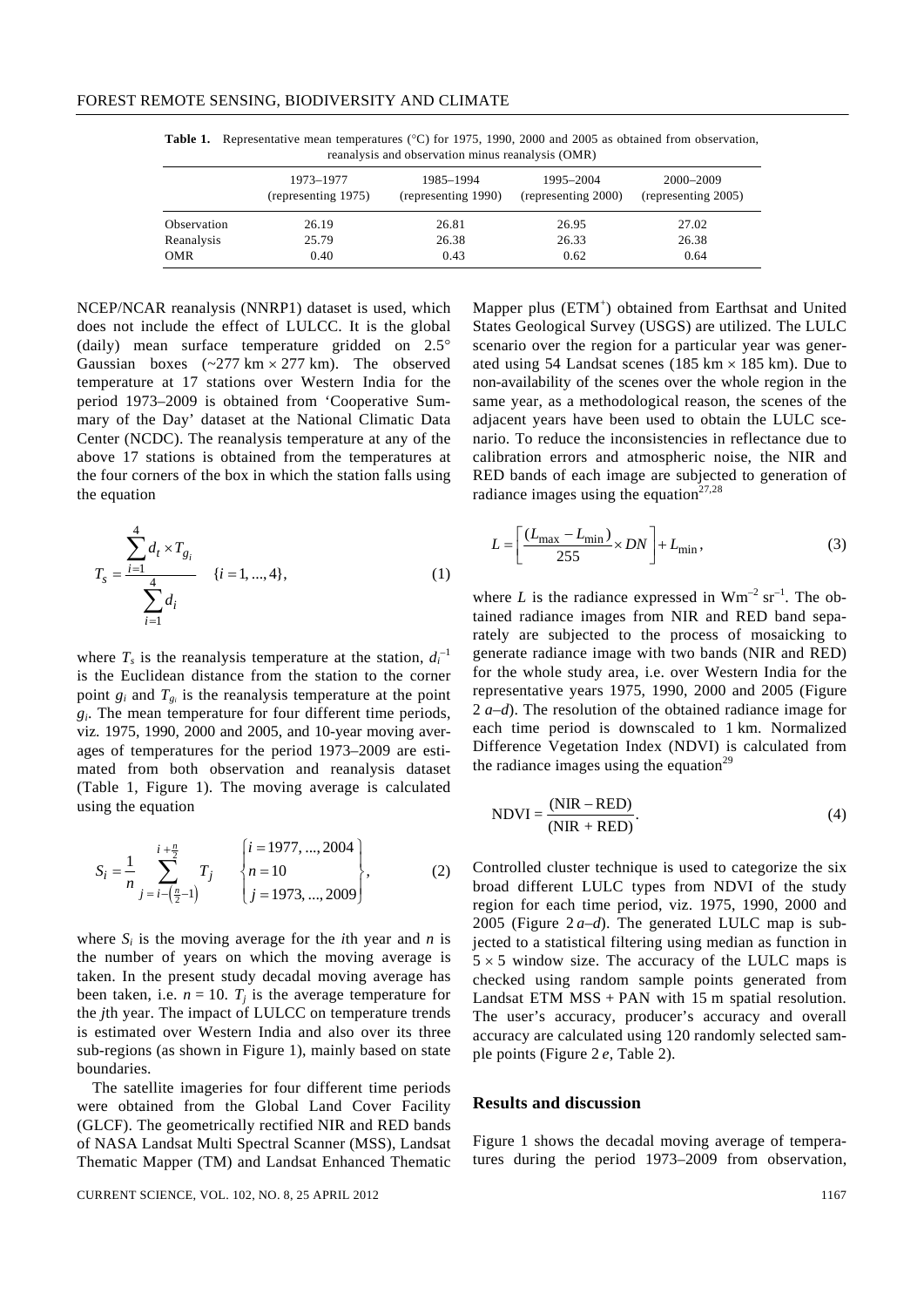

**Figure 1.** Decadal moving average of temperatures from (*a*) observation; (*b*) reanalysis and (*c*) observation minus reanalysis.

reanalysis and OMR. The straight line in Figure 1 *a–c* represents the linear trend of the decadal moving average of temperature during the said period. The analysis of observed temperature trends shows a warming trend with a rate of 0.13°C per decade (Figure 1 *a*) and reanalysis trends show a warming trend of 0.07°C per decade (Figure 1 *b*). The OMR trend indicates that LULCC during this period has contributed to warming over Western India at a rate of 0.06°C per decade (Figure 1 *c*). Table 1 shows OMR for the representative years 1975, 1990, 2000 and 2005 are 0.40°C, 0.43°C, 0.62°C and 0.64°C respectively.

 The LULC classification over Western India represents different LULC types, viz. water body (WB), dry land (DL), agricultural/fallow land (AF), shrubs/other vegetation (SO), open forest (OF) and dense forest (DF; Figure 2 *a–d*). Comparison of the 120 random sample points derived from merged image with the LULC maps showed overall classification accuracy of 91.47%, 90.70%, 86.05% and 89.92% for the LULC map of 1975, 1990, 2000 and 2005 respectively (Table 2). During 1975– 2005, the water body increased by 2.02%, dry land decreased by 2.24%, agricultural/fallow land increased by 1.09%, shrubs/other vegetation increased by 0.23%, open forest decreased by 0.98% and dense forest decreased by 0.12% (Table 2). Comparison with the actual forest cover from the FSI report $30$  indicates that the area under forest cover (open and dense) is over estimated up to 3–4%. The change area matrix for different periods of LULCC during 1975–1990, 1990–2000, 2000–2005 and 1975–2005 and the impact of LULCC from temperature dataset during the above periods are given in Table 3.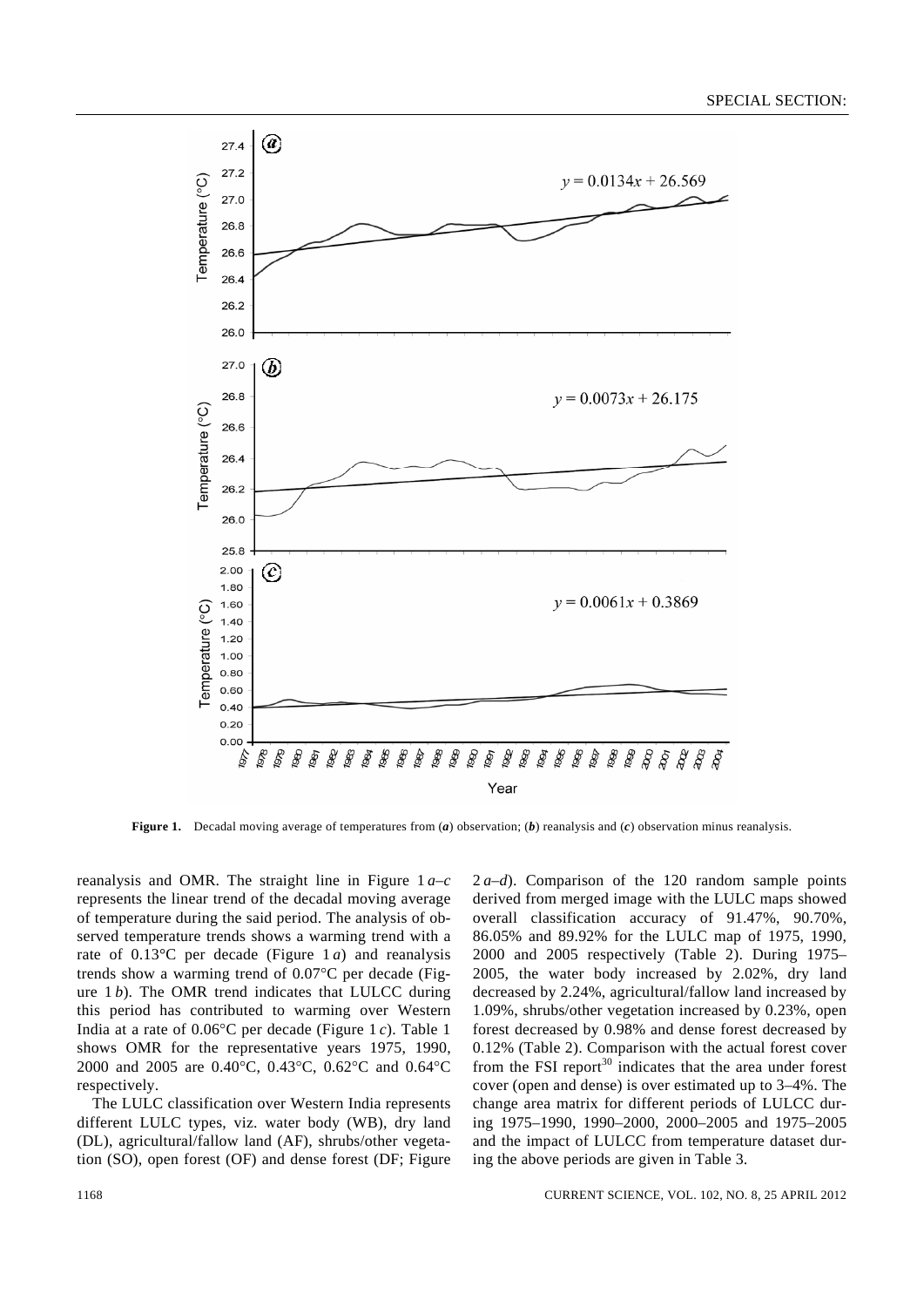

**Figure 2.** NDVI and corresponding land-use and land-cover (LULC) map of Western India for (*a*) 1975; (*b*) 1990; (*c*) 2000; (*d*) 2005 and *e*, Landsat-ETM MSS + PAN merged image with random sample points overlaid for classification accuracy assessment.

 Table 3(i) shows a comparison between the changes in different LULC types from the LULC map during 1975– 1990 with an accuracy of 91.08% and the impacts of LULCC from temperature dataset during the same period. It clearly indicates that 1.27% dry land changed to water body during 1975–1990. It also indicates that 0.27% water body, 3.93% agricultural/fallow land and 0.76% shrub/ other vegetation changed to dry land during the period. It

is also observed that 6.25% dry land, 4.85% shrubs/other vegetation and 1.31% open forest changed to agricultural/ fallow land during the period. Similarly, 0.64% dry land, 3.95% agricultural/fallow land, 5.87% open forest and 0.11% dense forest changed to shrubs/other vegetation during the same period. Also, 1.24% agricultural land, 3.16% shrubs/other vegetation and 0.97% dense forest changed to open forest during this period. And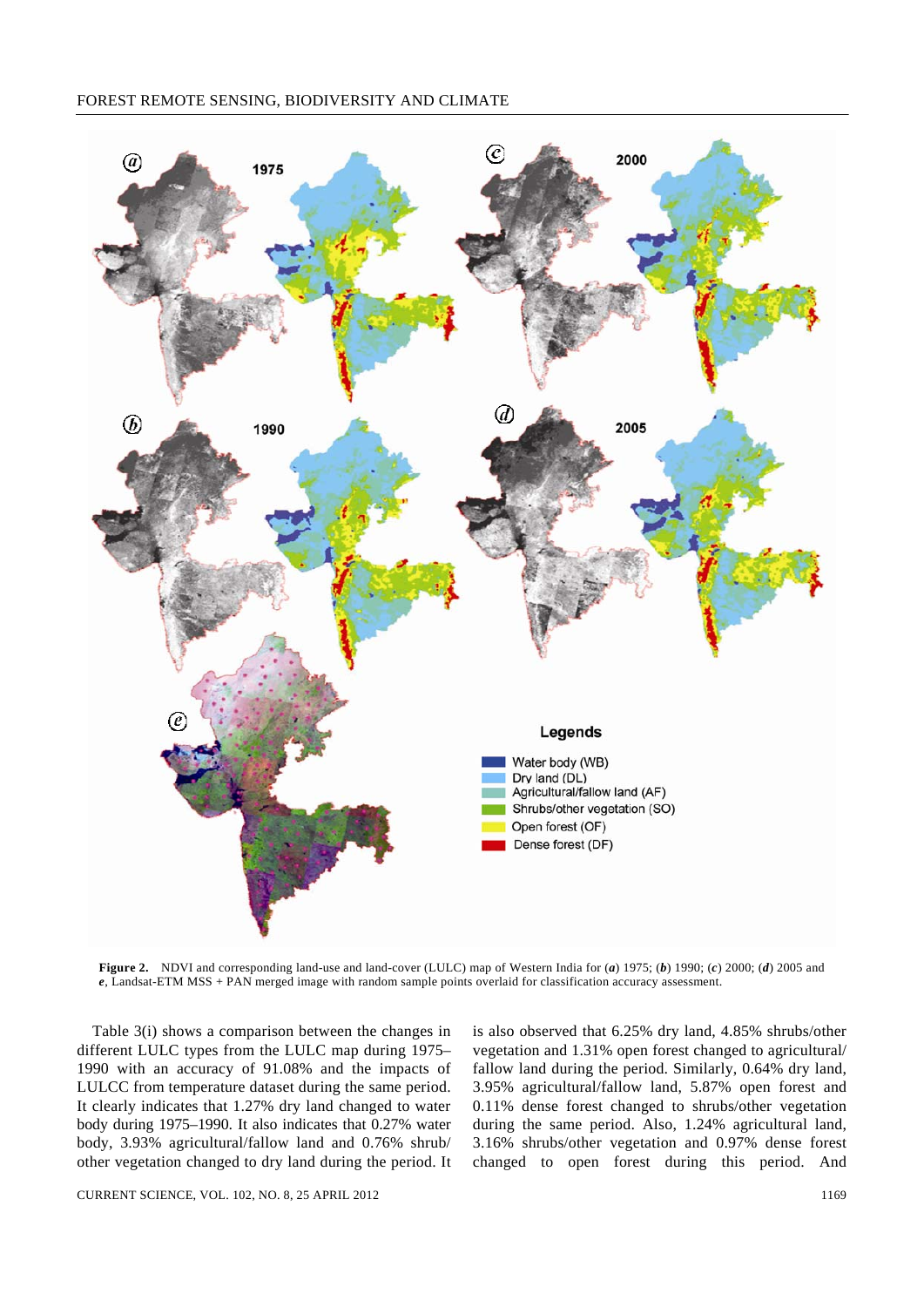|                                     | 1975                             |                           |                                 | 1990                        |                               | 2000                     | 2005                          |                           |
|-------------------------------------|----------------------------------|---------------------------|---------------------------------|-----------------------------|-------------------------------|--------------------------|-------------------------------|---------------------------|
| LULC type                           | Producers<br>accuracy<br>$(\% )$ | Users<br>accuracy<br>(% ) | Producers<br>accuracy<br>$(\%)$ | Users<br>accuracy<br>$(\%)$ | Producers<br>accuracy<br>(% ) | Users<br>accuracy<br>(%) | Producers<br>accuracy<br>(% ) | Users<br>accuracy<br>(% ) |
| Water body (WB)                     | 50.00                            | 100.00                    | 71.43                           | 100.00                      | 80.00                         | 66.67                    | 66.67                         | 85.71                     |
| Dry land (DL)                       | 93.33                            | 90.32                     | 87.10                           | 96.43                       | 85.19                         | 85.19                    | 92.59                         | 96.15                     |
| Agriculture/fallow land (AF)        | 100.00                           | 87.50                     | 92.86                           | 92.86                       | 93.10                         | 81.82                    | 94.29                         | 89.19                     |
| Shrubs/other vegetation (SO)        | 92.86                            | 92.86                     | 94.29                           | 89.19                       | 83.78                         | 96.88                    | 88.89                         | 88.89                     |
| Open forest (OF)                    | 92.86                            | 96.30                     | 95.24                           | 90.91                       | 86.96                         | 83.33                    | 96.43                         | 87.10                     |
| Dense forest (DF)                   | 92.86                            | 86.67                     | 85.71                           | 66.67                       | 75.00                         | 85.71                    | 75.00                         | 90.00                     |
| Overall classification accuracy (%) | 91.47                            |                           | 90.70                           |                             |                               | 86.05                    | 89.92                         |                           |
|                                     |                                  |                           |                                 |                             |                               |                          |                               |                           |

**Table 2.** Accuracy assessment of land-use and land-cover (LULC) classes using unsupervised classification during 1975–2005

0.65% open forest changed to dense forest during the same period. All these above changes and conversions in different LULC types led to the warming over the region by 0.03°C during 1975–1990.

 Table 3(ii) shows the comparison of LULCC during 1990–2000 from the LULC map (accuracy of 88.37%) with the impact of LULC from OMR during the same period. It shows that 0.53% dry land and 0.20% of agricultural/fallow lands changed to water body during this period. It also indicates that 0.40% water body, 4.89% agricultural/fallow land, 0.88% shrubs/other vegetation and 0.13% open forest changed to dry land during the same period. Similarly, 5.29% dry land, 4.04% shrubs/ other vegetation and 0.87% open forest changed to agricultural/fallow land during the period. It is also observed that 0.51% dry land, 5.61% agricultural/fallow land, 3.31% open forest and 0.11% dense forest changed to shrubs/other vegetation during this period. Similarly, 0.41% agricultural/fallow land, 3.46% shrubs/other vegetation and 0.75% dense forest changed to open forest during the period. It also shows that 0.11% shrubs/other vegetation and 0.89% open forest changed to dense forest. All these above changes in LULC led to warming over the region by 0.19°C during this period.

 Table 3(iii) presents the comparison of LULCC from the LULC map (accuracy of 87.98%) during 2000–2005 with the corresponding impact of LULC from OMR. It indicates that 0.86% dry land changed to water body during this period. It also indicates that 0.23% water body, 5.22% agricultural/fallow land and 0.54% shrubs/other vegetation changed to dry land during the same period. It also shows that 0.17% water body, 4.12% dry land, 3.33% shrubs/other vegetation and 0.24% open forest changed to agricultural/fallow land during this period. It is also observed that 0.40% dry land, 3.36% agricultural/ fallow land and 2.35% open forest changed to shrubs/ other vegetation during the same period. Similarly, 0.59% agricultural/fallow land, 3.90% shrubs/other vegetation and 0.70% dry land changed to open forest during this period. And 0.71% open forest changed to dense forest during the period. All these above changes in different LULC types during this period resulted in increase in temperature by 0.02°C.

 The comparison of LULCC during 1975–2005 from the LULC map (accuracy of 87.98%) with the impact of LULC from OMR trend during the same period is shown in Table 3(iv). It indicates that 1.93% dry land changed to water body during this period. It also indicates that 0.14% water body, 2.66% agricultural/fallow land, 0.70% shrubs/other vegetation and 0.14% open forest changed to dry land during the period. It also shows that 3.91% dry land, 3.64% shrubs/other vegetation and 1.70% open forest changed to agricultural/fallow land during this period. It is also observed that 0.44% dry land, 3.46% agricultural/fallow land and 4.48% open forest changed to shrubs/other vegetation during the period. Similarly, 1.04% agricultural/fallow land, 3.99% shrubs/other vegetation and 0.85% dense forest changed to open forest during this period. And 0.66% open forest changed to dense forest during the period. All these above changes in LULC during 1975–2005 produced warming over the region by 0.06°C per decade. The observed temperature shows warming trend at a rate of 0.23°C per decade in the northern part (Rajasthan) and 0.09°C per decade in the other two parts (Gujarat and Maharashtra) of the region. It is found that LULCC is contributing to warming at a rate of 0.16°C, 0.012°C and 0.011°C respectively, over Rajasthan, Gujarat and Maharashtra. The comparison of LULC types with the OMR trends shows prominent increase (0.16°C per decade) over the dry lands of Rajasthan during 1975–2005. This warming is because of the conversion of shrubs/other vegetation/open forest into dry land and shrubs/open forest to agricultural lands (Figure 3). On the other hand, Gujarat and Maharashtra covered mostly by water body, dense, open and other vegetation, demonstrate an increase of 0.012°C and 0.011°C per decade respectively.

 The analysis of OMR trend with respect to LULCC indicates that the warming during the period 1973–1989 is due to the subsequent increase of agricultural/fallow land, shrubs/other vegetation and reduction of open forest. The LULCC is due to the conversion of shrubs/other vegetation into agricultural/fallow land and open forest into shrubs/ other vegetation. The same analysis of OMR trend with respect to LULCC indicates that warming during the period 1990–1999 is due to reduction of the area under open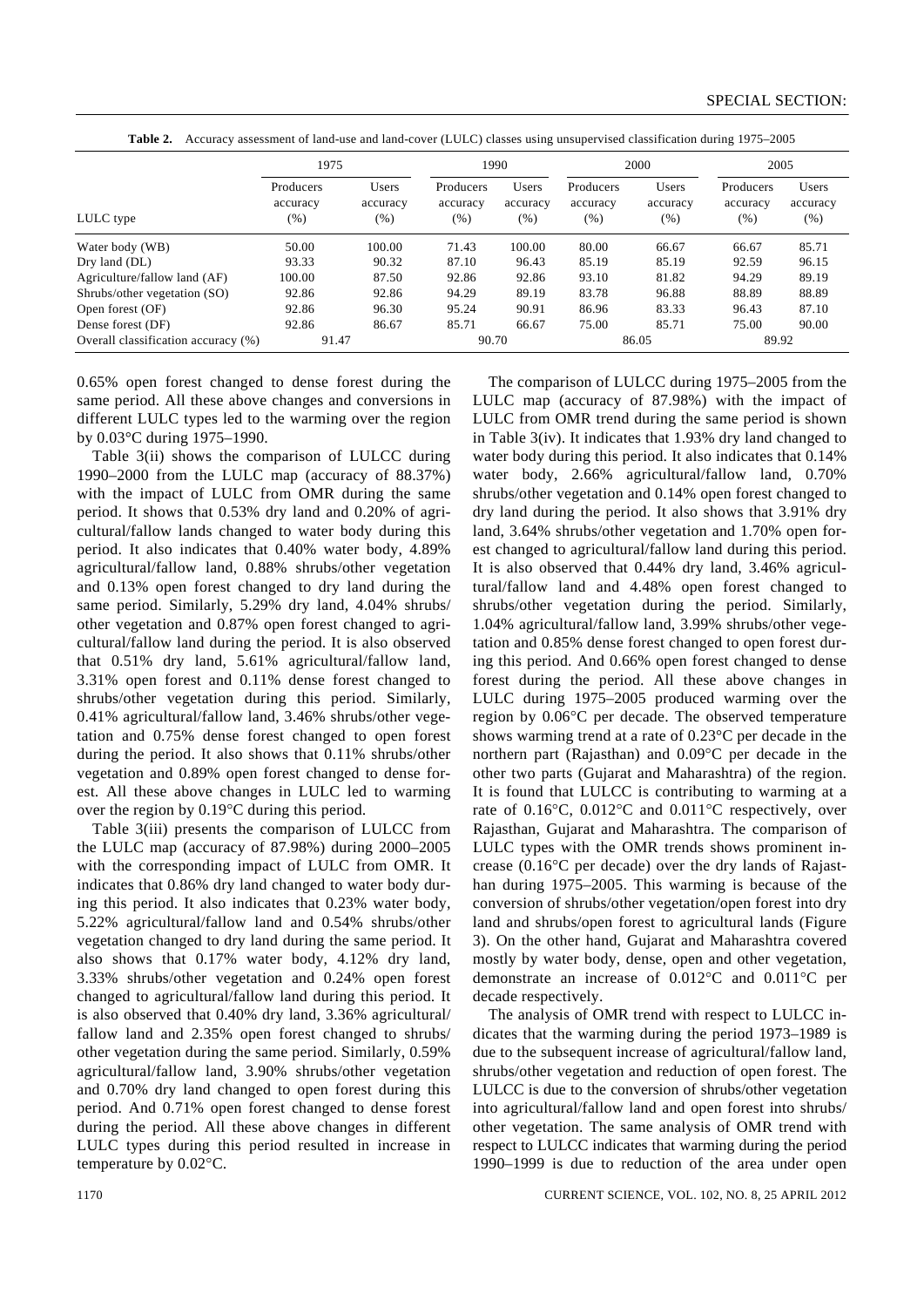**Table 3.** Matrix representation of classified areas of Western India in (i) 1975 with respect to 1990, (ii) 1990 with respect to 2000, (iii) 2000 with respect to 2005 and (iv) 1975 with respect to 2005 (LULC abbreviations are as mentioned in Table 2)

| (i)           |      | Matrix analysis (in %) during 1975–1990 with accuracy of 91.08% |       |       |       |      |       |      |                                                            |  |
|---------------|------|-----------------------------------------------------------------|-------|-------|-------|------|-------|------|------------------------------------------------------------|--|
| LULC class    | WB   | DL                                                              | AF    | SO.   | OF    | DF   | 1990  |      |                                                            |  |
| WB            | 2.71 | 1.27                                                            | 0.04  | 0.00  | 0.04  | 0.00 | 4.06  |      |                                                            |  |
| DL            | 0.27 | 23.11                                                           | 3.93  | 0.76  | 0.06  | 0.00 | 28.14 |      | Contribution from LULC (in $^{\circ}$ C)                   |  |
| AF            | 0.07 | 6.25                                                            | 16.07 | 4.85  | 1.31  | 0.01 | 28.55 | 1975 | 1990                                                       |  |
| <sub>SO</sub> | 0.03 | 0.64                                                            | 3.95  | 11.44 | 5.87  | 0.11 | 22.05 | 0.40 | 0.43                                                       |  |
| OF            | 0.01 | 0.09                                                            | 1.24  | 3.16  | 6.37  | 0.97 | 11.84 |      | Impact of LULC changes results in $0.03^{\circ}$ C warming |  |
| DF            | 0.01 | 0.01                                                            | 0.00  | 0.06  | 0.65  | 3.44 | 4.18  |      |                                                            |  |
| 1975          | 3.09 | 31.37                                                           | 25.25 | 20.27 | 14.30 | 4.53 | 98.82 |      |                                                            |  |

Areas not considered in matrix analysis = 1.18%.

(ii) Matrix analysis (in %) during 1990–2000 with accuracy of 88.37%

| LULC class    | WB   | DL    | AF    | SO.   | OF    | DF   | 2000  |      |                                                            |  |
|---------------|------|-------|-------|-------|-------|------|-------|------|------------------------------------------------------------|--|
| WB            | 3.62 | 0.53  | 0.20  | 0.09  | 0.02  | 0.00 | 4.47  |      |                                                            |  |
| DL            | 0.40 | 22.33 | 4.89  | 0.88  | 0.13  | 0.00 | 28.64 |      | Contribution from LULC (in $^{\circ}$ C)                   |  |
| AF            | 0.04 | 5.29  | 17.73 | 4.04  | 0.87  | 0.02 | 27.98 | 1990 | 2000                                                       |  |
| <sub>SO</sub> | 0.00 | 0.51  | 5.61  | 12.66 | 3.31  | 0.11 | 22.20 | 0.43 | 0.62                                                       |  |
| OF            | 0.00 | 0.00  | 0.41  | 3.46  | 6.73  | 0.75 | 11.35 |      | Impact of LULC changes results in $0.19^{\circ}$ C warming |  |
| DF            | 0.00 | 0.00  | 0.00  | 0.11  | 0.89  | 3.31 | 4.31  |      |                                                            |  |
| 1990          | 4.06 | 28.67 | 28.84 | 21.25 | 11.94 | 4.19 | 98.95 |      |                                                            |  |

Areas not considered in matrix analysis  $= 1.05\%$ .

(iii) Matrix analysis (in %) during 2000–2005 with accuracy of 87.98%

| LULC type     | WB   | DL    | AF    | SO.   | OF    | DF   | 2005  |      |                                                            |
|---------------|------|-------|-------|-------|-------|------|-------|------|------------------------------------------------------------|
| WB            | 3.99 | 0.86  | 0.04  | 0.01  | 0.00  | 0.00 | 4.90  |      |                                                            |
| DL            | 0.23 | 22.84 | 5.22  | 0.54  | 0.05  | 0.00 | 28.88 |      | Contribution from LULC (in $^{\circ}$ C)                   |
| AF            | 0.17 | 4.12  | 19.55 | 3.33  | 0.24  | 0.00 | 27.41 | 2000 | 2005                                                       |
| <sub>SO</sub> | 0.06 | 0.40  | 3.36  | 14.21 | 2.35  | 0.02 | 20.40 | 0.62 | 0.64                                                       |
| OF            | 0.02 | 0.05  | 0.59  | 3.90  | 7.98  | 0.70 | 13.23 |      | Impact of LULC changes results in $0.02^{\circ}$ C warming |
| DF            | 0.00 | 0.01  | 0.00  | 0.05  | 0.71  | 3.58 | 4.36  |      |                                                            |
| 2000          | 4.46 | 28.28 | 28.77 | 22.04 | 11.33 | 4.30 | 99.18 |      |                                                            |

Areas not considered in matrix analysis  $= 0.82\%$ .

(iv) Matrix analysis (in %) during 1975–2005 with accuracy of 87.98%

| LULC type     | WB   | DL    | AF    | SO.   | OF    | DF       | 2005  |                                                              |
|---------------|------|-------|-------|-------|-------|----------|-------|--------------------------------------------------------------|
| WB            | 2.90 | 1.93  | 0.04  | 0.00  | 0.03  | 0.00     | 4.90  | Impact of LULC changes from OMR                              |
| DL            | 0.14 | 25.05 | 2.66  | 0.70  | 0.14  | $0.00\,$ | 28.68 | trend results in $0.06^{\circ}$ C average warming per decade |
| AF            | 0.02 | 3.91  | 18.05 | 3.64  | 1.70  | 0.01     | 27.34 |                                                              |
| <sub>SO</sub> | 0.02 | 0.44  | 3.46  | 11.85 | 4.48  | 0.08     | 20.33 |                                                              |
| OF            | 0.01 | 0.03  | 1.04  | 3.99  | 7.30  | 0.85     | 13.21 |                                                              |
| DF            | 0.00 | 0.01  | 0.01  | 0.09  | 0.66  | 3.59     | 4.36  |                                                              |
| 1975          | 3.09 | 31.37 | 25.25 | 20.27 | 14.31 | 4.53     | 98.82 |                                                              |

Areas not considered in matrix analysis = 1.18%.

forest and subsequent increase in shrubs/other vegetation. The same analysis of OMR trend with respect to LULCC also indicates that warming during the period 2000–2009 is due to the reduction of area under agricultural/fallow land and subsequent increase of the area under dry land. The changes in LULC are due to conversion of dense forest into open forest/shrubs/other vegetation and open forest/ shrubs/other vegetations into agricultural/fallow land/dry land. However, the overall analysis of OMR trend with respect to LULCC indicates that warming during the period 1973–2009 is due to the decrease of area under open forest, subsequent increase of the area under agriculture land and because of conversion of water body/ agricultural/shrub to dry land, shrubs/other vegetation/ open forest to agricultural land, open forest/dense forest to shrubs/other vegetation and dense forest to open forest.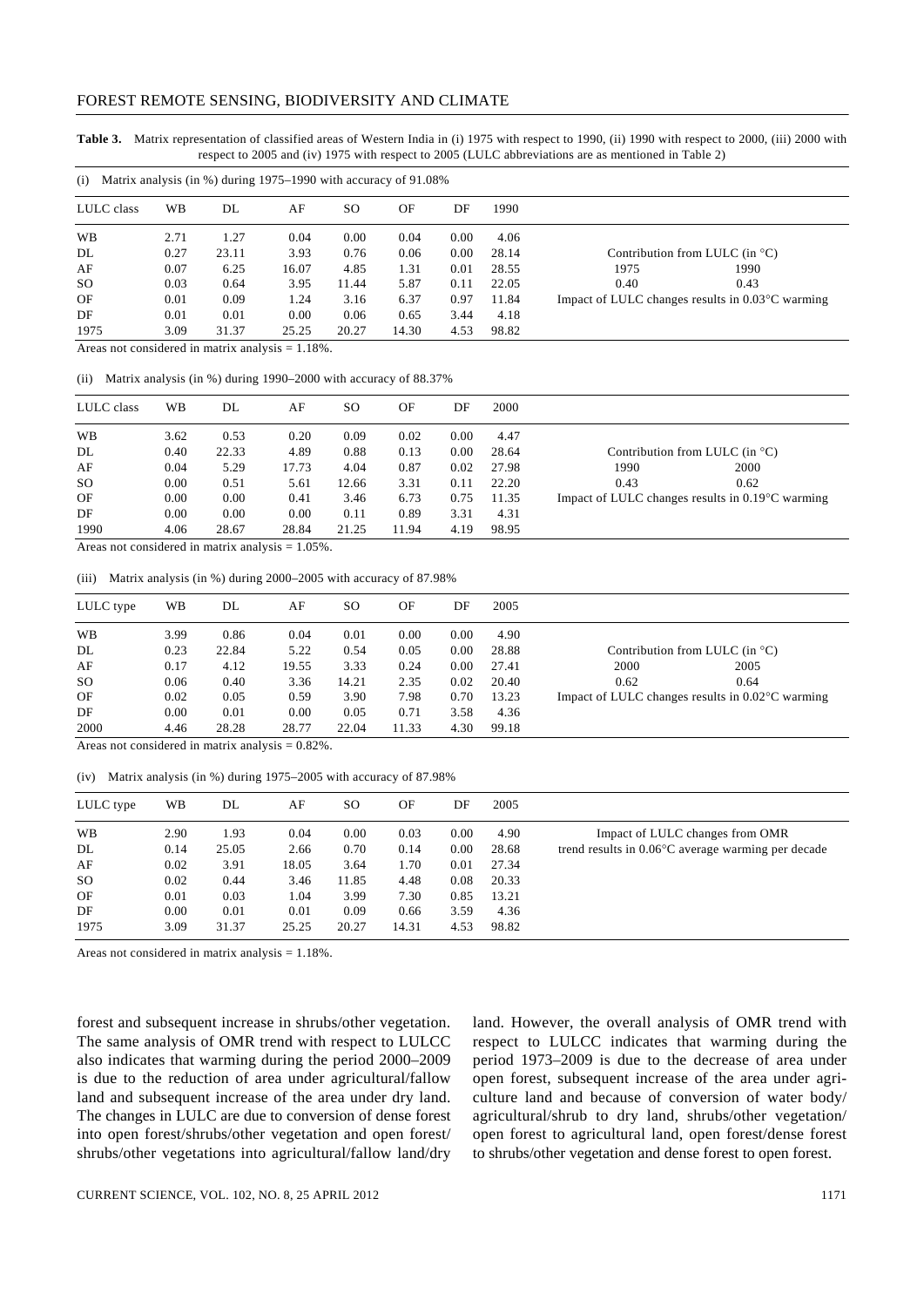

**Figure 3.** Histogram showing area estimates of various LULC classes during 1975 and 2005.

#### **Conclusions**

Western India is getting warmer by 0.13°C per decade and LULCC is contributing towards overall warming by 0.06°C per decade over the region. The classified LULC map is used to identify the changes in LULC during four different periods to understand the influence of LULCC on changing temperature trends. This indicates that the warming during the period 1973–1989 is due to conversion of agricultural/fallow land/water body into dry land and open forest/shrub to agricultural land and dense forest to open forest. Similarly, the warming during 1990– 1999 is due to the increase of the area under shrubs/other vegetation and decrease of the area under open forest. The overall analysis concludes that warming during 1975–2005 is because of conversion of water body/ agricultural/shrub to dry land, shrubs/other vegetation/open forest to agricultural land, open forest/dense forest to shrubs/other vegetation and dense forest to open forest. Land-use change and transformations are key drivers of changes in biodiversity at the global, national and local scales. Land change science has now emerged as a central component of global, environmental and sustainability research. By 2100, the impact of land-use change on biodiversity is likely to be more significant than climate change and changing atmospheric concentrations of  $CO<sub>2</sub>$  at global scales. Land change science needs to develop new and better technologies such as satellite remote sensing for characterizing the land.

- 3. Trenberth, K. E. *et al.*, Observations: surface and atmospheric climate change. In *IPCC Fourth Assessment Report: Climate Change 2007: The Physical Science Basis* (eds Solomon, S. *et al.*), Cambridge University Press, Cambridge, UK, 2007.
- 4. Pielke, R. A. *et al.*, The influence of land-use change and landscape dynamics on the climate system – relevance to climate change policy beyond the radioactive effect of greenhouse gases. *Philos. Trans. R. Soc. London, Ser. A*, 2002, **360**, 1705– 1719.
- 5. Mitchell, J. F. B., The 'Greenhouse' effect and climate change. *Rev. Geophys.*, 1989, **27**, 115–139.
- 6. Bonan, G. B., Effects of land use on the climate of the United States. *Climatic Change*, 1997, **37**, 449–486.
- 7. Gallo, K. P., Owen, T. W., Easterling, D. R. and Jamason, P. F., Temperature trends of the US historical climatology network based on satellite designated land use/land cover. *J. Climate*, 1999, **12**, 1344–1348.
- 8. Chase, T. N., Pielke, R. A., Kittel, T. G. F., Nemani, R. R. and Running, S. W., Simulated impacts of historical land cover changes on global climate in northern winter. *Climate Dyn.*, 2000, **16**, 93–105.
- 9. Feddema, J. J., Oleson, K. W., Bonan, G. B., Mearns, L. O., Buja, L. E., Meehl, G. A. and Washington, W. M., The importance of land-cover change in simulating future climates. *Science*, 2005, **310**, 1674–1678.
- 10. Christy, J. R., Norris, W. B., Redmond, K. and Gallo, K. P., Methodology and results of calculating central California surface temperature trends: Evidence of human-induced climate change? *J. Climate*, 2006, **19**, 548–563.
- 11. Wichansky, P. S., Steyaert, L. T., Walko, R. L. and Weaver, C. P., Evaluating the effects of historical land cover change on summertime weather and climate in New Jersey: Part I: land cover and surface energy budget changes. *J. Geophys. Res.*, 2008, **113**, D10107; DOI: 10.1029/2007JD008514.
- 12. Betts, R. A., Falloon, P. D., Goldewijk, K. K. and Ramankutty, N., Biogeophysical effects of land use on climate: model simulations of radiative forcing and large-scale temperature change. *Agric. For. Meteorol.*, 2007, **142**, 216–233.
- 13. Nicholson, S., Land surface processes and Sahel climate. *Rev. Phys.*, 2000, **38**, 119–139.
- 14. Viterbo, P., The role of the land surface in the climate system. In Meteorological Training Course Lecture Series, European Centre for Medium Range Weather Forecasting (ECMWF), 2002.

<sup>1.</sup> Houghton, J. T. *et al.*, *IPCC Third Assessment Report: Climate Change* – *The Scientific Basis*, Cambridge University Press, Cambridge, UK, 2001.

<sup>2.</sup> Solomon, S. *et al.*, *IPCC Fourth Assessment Report: Climate Change 2007 – The Physical Science Basis*, Cambridge University Press, Cambridge, UK, 2007.